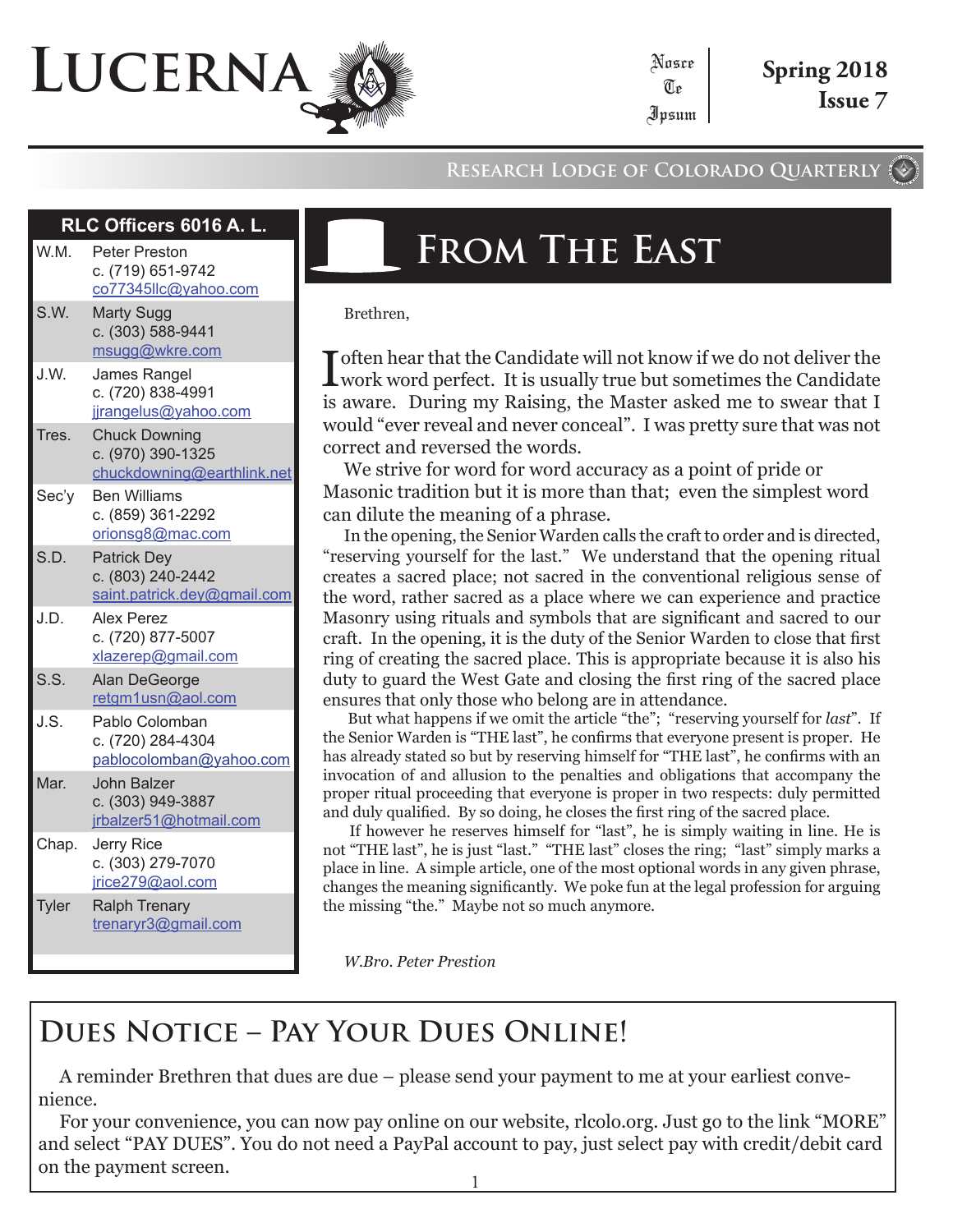### **Next Meeting**

Next meeting of RLC is scheduled for April 7 in Colorado Springs at the Masonic Center at 1150 Panorama Drive. Officers to meet at 2 pm, meeting at 3 pm. Please see www.rlcolo.org for more information and to RSVP. Dinner will be held after lodge somewhere in town.

### **From the Sec'y's Desk**

Congratulations to the newly elected and appointed officers selected to serve RLC for the FY 2018! Please see their stations and places, emails and cell nos., overleaf.

Please welcome W.B. Pablo Colomban to the line, appointed to serve RLC as Junior Steward. W.B. Pablo proved himself a capable and meaningful Master at Denver No. 5 where he recently retired from the East after an active and credible year. We look forward to his involvement in RLC.

W.B. Peter has laid out the schedule for the year. Please see the proposed schedule below. The dates are somewhat different this year than our typical meeting dates, so please be sure to put these dates and places on your calendar. Our hope is that RLC becomes the quarterly destination for all things Masonic! Our goal this year is to see 50 Brethren on the sidelines. We almost hit 30 in January. So please share these dates with your Brethren and bring along a friend.

> April 7, Colorado Springs (Masonic Center) June 30, Nevadaville Sept. 29, Garfield Dec 15, TBD Feb 2019, installation of officers – TBD

Unless otherwise noted, all meeting times are 3 pm. (Officers meet at 2 pm.) For more information, please visit www.rlcolo.org.

We are always soliciting papers, so please let the Sec'y know if you would like to present a paper. If you would like to try out for the Grand Lodge Speakers Bureau, a presentation at RLC is required previous to appointment.

Presenting is a great way to share light in Masonry. Remember, we learn most by teaching (or sharing) with others. Therefore, to present a paper is to learn a subject. To present a paper is to spend time honing your Craft by divesting yourself of superfluities and distractions otherwise counterproductive. To continually apply oneself to learning and discovery is something we as Masons are charged to do. And, of course, rhetoric is an important step in the sevenfold staircase we as Fellowcrafts have each ascended.

We have had two papers presented at just about every meeting the last two years. This is a strong start. We're picking up steam, so don't be shy and consider getting on the train. We need to keep going.

Some discussion has been had on printing the annual returns of RLC. The plan is to publish each paper presented, in an annual volume available for purchase online. Details are still being worked out, but (assuming we have the commitment from the membership to present papers of sufficient number and quality) expect a printed volume available for purchase by the end of this year.

To submit a paper, please send digital copies to the Sec'y as an MS Word .doc file. Please use Times New Roman Font, double-spaced. Please footnote where appropriate using the Chicago style: Author, Title. (Place and Publisher, year). Pg. nos. Thus: Zadie Smith, *Swing Time* (New York: Penguin Press, 2016), 315-16. A complete list of submission guidelines will be available at rlcolo.org in the coming weeks.

We are still seeking participants for our Latin Class. Dr. Castellani, Chair of the Language Department at Denver University, and classics scholar and professor, has graciously agreed to provide a Latin class for willing Masons. The more folks we can get to participate the more affordable the class will be, and the more worthwhile for Dr. Castellani. Details are emerging, but we expect a six week course. Fees would be covered by each participant. Class would begin Summer or Fall, or possibly in 2019. Please contact me if you would like to participate. Fees will likely be around \$100 to \$250, depending on the number of participants.

Lastly, thank you for electing me to serve as Sec'y again. Although I'm incredibly overextended, RLC remains close to my heart. I hope to serve you well.

Sincerely and fraternally,

Ben Williams

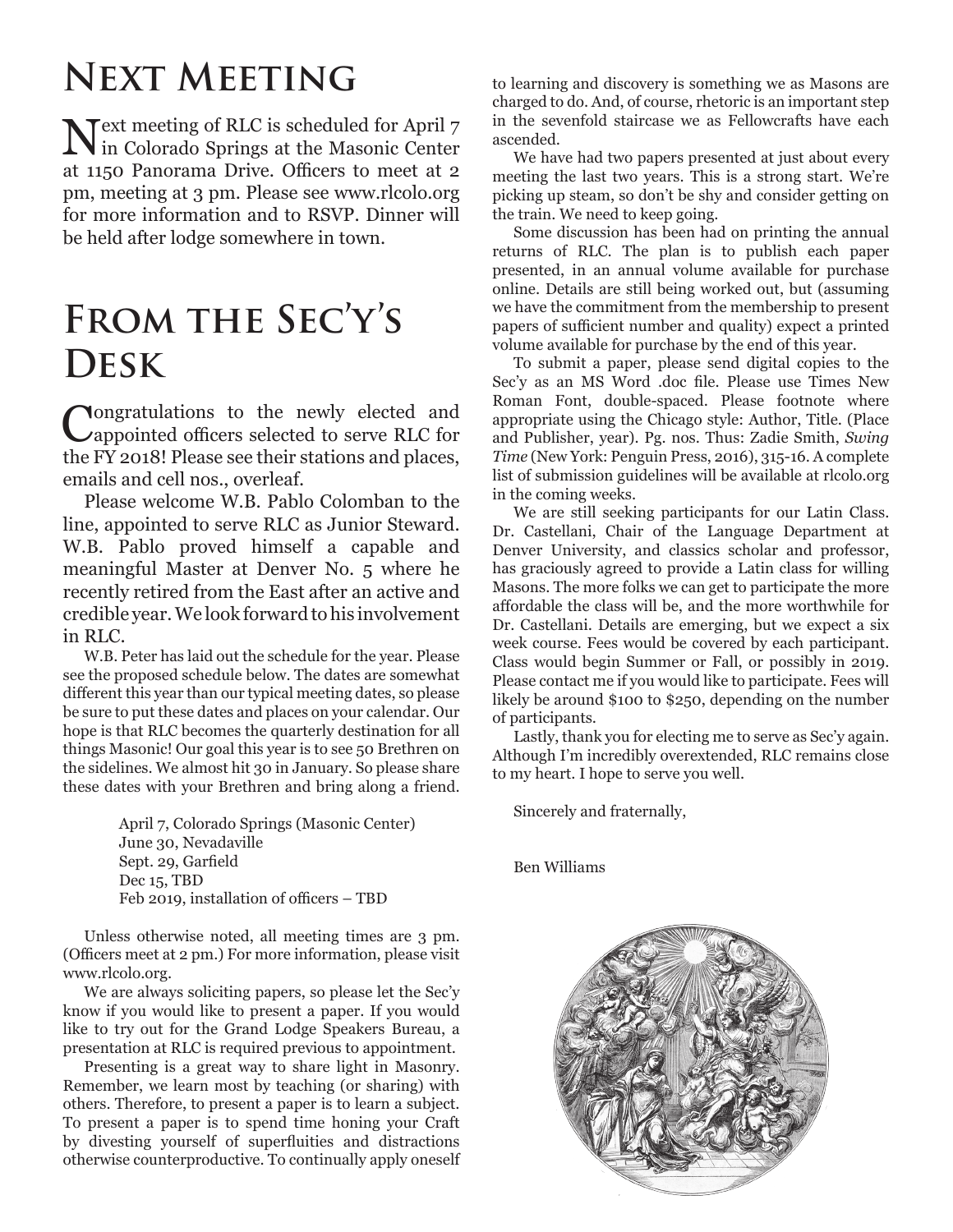#### **That the body of man is a colonnade of arches for the winds of the soul.**

*(Originally published in the Telluride Lodge No. 56 Trestleboard, 2009)*

The prism is man. The white light is the Word of God. The colors appear after the prism. The source, the Truth, is the source of the white light. The source is hidden from man, who is lost in the rainbow.

Man can refract the light into the component colors; and he can again recombine them. In order to recombine them, however, they must first be split apart.

The seven colors are the seven planets. Each is a vibration, manifest into form, that represents a piece of the Word. Each is like a letter in this first sentence, whose utterance fills the cosmos.

Like a word that has a single sound, the individual letters only appear when the word is written. While God is the author of the universe, so man is his scribe.

Man plays in the rainbow, and identifies the colors he makes. Each is smaller than the Word, because the Word comes before as the breath precedes speech, and it is through man—the prism—they are revealed as separate. For there is only unity, and those who make pieces with images.

There is only God, and those who seek Him.

Before the Word there was Truth. Truth is the substance from which speech stretches, it is the reason a breath was taken. Truth is the breath, and its wind fills the heavens.

#### **The Masonic Looking Glass**

*(Originally published in the Telluride Lodge No. 56 Trestleboard, 2009)*

In the Exodus, when Moses first discovers the burning bush, the voice of God first commands him to take off his shoes, as he is standing on Holy ground. Moses, fearful we might presume, and averting his face, asks the identity of the voice, to which God replies *I am that I am* (Ex.13:14).

In this name is symbolized the whole of creation, eternity itself, that resounds with the single Aramaic phrase, which completes itself in self-reflection. What is inside is outside, and what outside, inside. They are not separate. The appearance of all duality is in fact Oneness for the illimitability of God. This is Kabbalistically alluded to by the gematria of this Name and the name of Moses.

Grematria, you may remember, is the Kabbalistic practice of assigning numerical values to words in their original Hebrew or Aramaic forms. In these languages there were no numerals, but the letters themselves stood for numbers as well, giving each word a grammatical pronunciation, a meaning, and a numerical value.

In Hebrew, the name Moses is rendered, from right to left:

#### **משה**

And is pronounced *Mosheh*. If we add the numerical sequence of the letters, this is equal to 40+300+5, or 345.

The Great Name *I am that I am* is rendered, reading from right to left:

#### **אה׳ה אשר אה׳ה**

And is pronounced *Eheieh Asher Eheieh*. Following the same rule of gematria, this phrase has a numerical value of  $543(1+5+10+5+300+1+200+1+5+10+5)$ .

The one is the reflection of the other:

#### 345 : 543

What is the mirror which separates, yet unites, them? Of course, it is the *world*.

This gives a nice resonance to the idea that God created man in His own image. For it is the imaging the makes the world, the appearance of the many, for the rectification, reflection, and reunion with the One.

(It is pertinent to note, too, that the world is often represented by a cube, with 6 sides, the 6 directions of up, down, left, right, forward and backward. The number 6 would easily stand in place of the colon above.)

It is interesting therefore to note that our ancient Brother, Pythagoras, made much use of these three numbers in defining his famous triangle. Think also about their relationship in music, that most compelling of the liberal arts and sciences. For these comprise the very heart of harmony, that very same from which the glorious song of the ages wrings forth such beautiful notes of happiness and melancholy, in the ever constant echo of the Word.